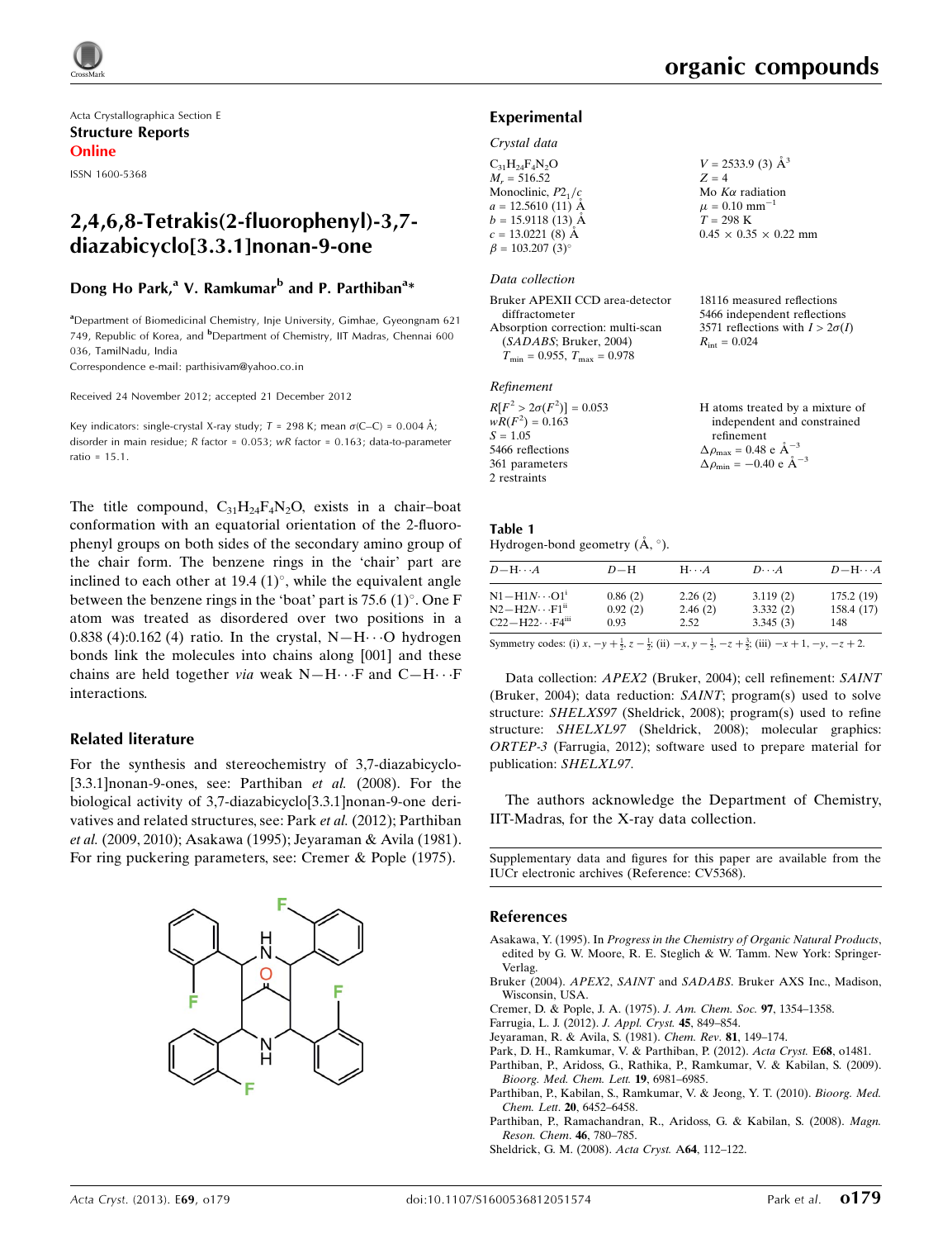# **supporting information**

*Acta Cryst.* (2013). E**69**, o179 [doi:10.1107/S1600536812051574]

# **2,4,6,8-Tetrakis(2-fluorophenyl)-3,7-diazabicyclo[3.3.1]nonan-9-one**

## **Dong Ho Park, V. Ramkumar and P. Parthiban**

## **S1. Comment**

The Lupin alkaloids contain the 3,7-diazabicyclo[3.3.1]nonan-9-one nucleus, displaying various biological actions (Parthiban *et al.*, 2009, 2010; Asakawa, 1995; Jeyaraman & Avila, 1981). Since the biological actions mainly depend on the stereochemistry of the molecules, we examined the title compound, (I), to explore its stereochemistry in the solidstate.

In (I) (Fig. 1), the piperidone ring  $N1-C1-C2-C7-C5-C6$  adopts a chair conformation, according to Cremer & Pople (1975). The total puckering amplitude  $Q_T$  is 0.623 (2) Å, and the phase angle  $\theta$  is 2.7 (3)°. The piperidone ring N2 —C3—C2—C7—C5—C4 adopts a boat conformation with  $Q_T = 0.799$  (2) and  $\theta = 90.38$  (14)°. The 2-fluorophenyl groups attached to the 'chair' piperidone ring are in equatoril position with the torsion angles  $C7 - C2 - C1 - C8 =$ 179.04 (19)° and C26—C6—C5—C7 = 176.67 (19)°. The 2-fluorophenyl groups attached to the 'boat' piperidone ring have the following torsion angles - C7—C2—C3—C14 = 116.8 (2)° and C20—C4—C5—C7 = -122.5 (2)°. The benzene rings of the 2-fluorophenyl group on the chair form piperidone are inclined to each other at an angle of 19.44 (3)°, whereas, the same attached on the boat form are inclined to each other at an angle of 74.55 (5)°. In one of the 2-fluorophenyl groups, the F atom is disordered in two positions in a ratio 0.838 (4):0.162 (4). On the basis of the above analysis, it is concluded that the title compound exists in the chair-boat conformation with an equatorial orientation of the 2-fluorophenyl groups on both sides of the secondary amino group of the piperidone in the chair conformation.

In the crystal, intermolecular N—H···O hydrogen bonds (Table 1) link the molecules into chains in [001], and these chains held together *via* weak N—H···F and C—H···F interactions (Table 1).

## **S2. Experimental**

The 2,4,6,8-*tetrakis*(2-fluorophenyl)-3,7-diazabicyclo[3.3.1] nonan-9-one was synthesized by successive Mannich condensations in one-pot, using 2-fluorobenzaldehyde (0.2 mol, 21 ml), acetone (0.05 mol, 3.7 ml) and ammonium acetate (0.1 mol, 7.7 g) in a 50 ml of absolute ethanol (Parthiban *et al.*, 2008). The mixture was gently warmed on a hot plate at 303 K (30° C) with moderate stirring till the complete consumption of the starting materials, which was monitored by TLC. At the end, the crude 3,7-diazabicycle was separated by filtration and gently washed with 1:5 cold ethanol-ether mixture. The X-ray diffraction quality crystals of pure 2,4,6,8- *tetrakis*(2-fluorophenyl)-3,7-diazabicyclo- [3.3.1]nonan-9-one was obtained by slow evaporation from ethanol.

## **S3. Refinement**

N-bound H atoms were located in a difference Fourier map and refined isotropically. Other hydrogen atoms were fixed geometrically and allowed to ride on the parent carbon atoms with aromatic C—H = 0.93 Å, aliphatic C—H = 0.98 Å and methylene C—H = 0.97 Å. The displacement parameters were set for phenyl, methylene and aliphatic H atoms at  $U_{iso}(H)$  $= 1.2 U_{eq}(C)$  and for methyl H atoms at  $U_{iso}(H) = 1.5 U_{eq}(C)$ . In one of the 4-fluorophenyl group the F atom is disordered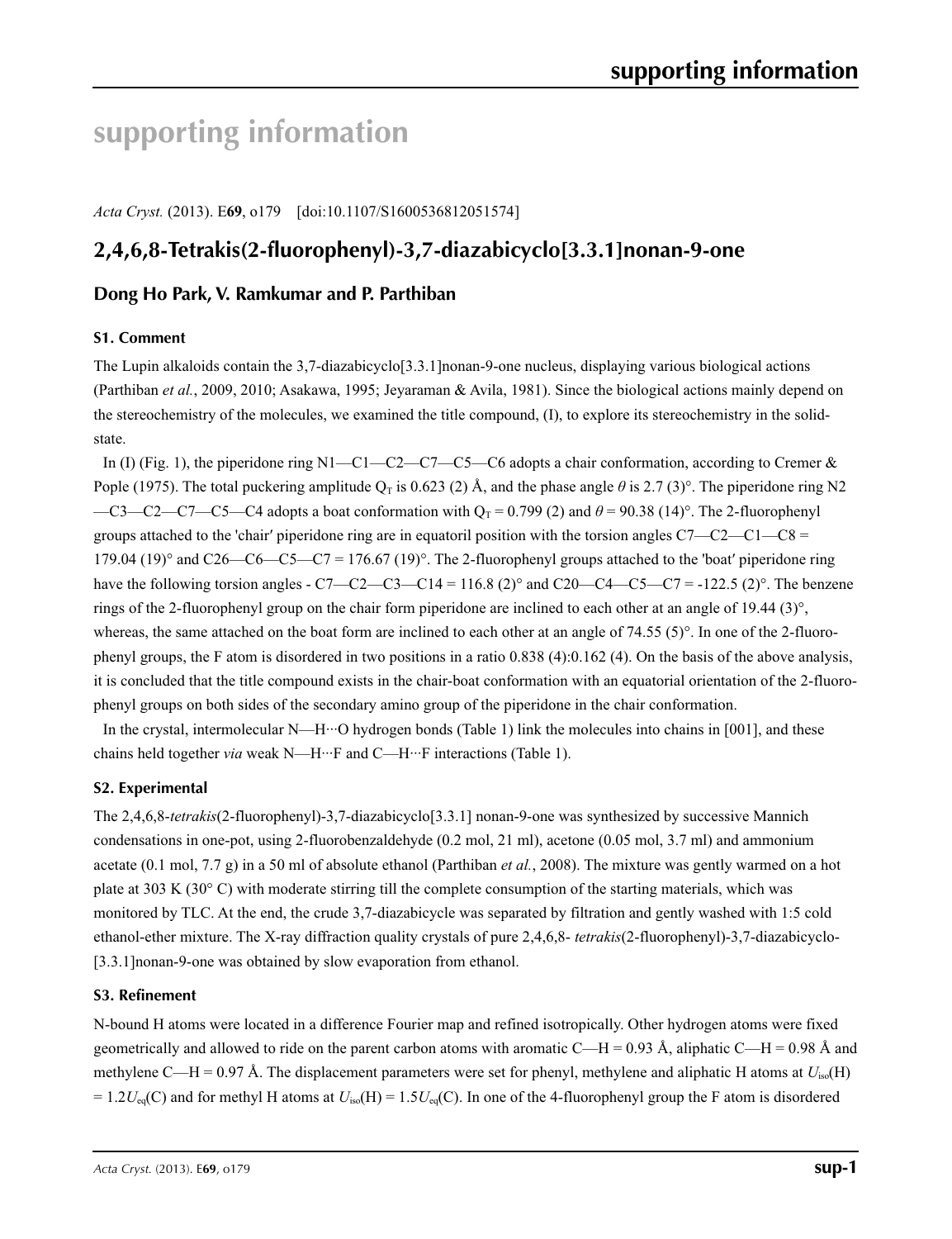over two positions in a ratio 0.838 (4):0.162 (4).



## **Figure 1**

View of (I) showing the atomic numbering and 30% probability displacement ellipsoids. For the disordered atoms, only major part is shown.

#### **2,4,6,8-Tetrakis(2-fluorophenyl)-3,7-diazabicyclo[3.3.1]nonan-9-one**

*Crystal data*

 $C_{31}H_{24}F_{4}N_{2}O$  $M_r = 516.52$ Monoclinic, *P*21/*c* Hall symbol: -P 2ybc  $a = 12.5610(11)$  Å  $b = 15.9118(13)$  Å  $c = 13.0221(8)$  Å  $\beta$  = 103.207 (3)<sup>o</sup>  $V = 2533.9$  (3) Å<sup>3</sup>  $Z = 4$ 

## *Data collection*

Bruker APEXII CCD area-detector diffractometer Radiation source: fine-focus sealed tube Graphite monochromator phi and *ω* scans Absorption correction: multi-scan (*SADABS*; Bruker, 2004)  $T_{\text{min}} = 0.955$ ,  $T_{\text{max}} = 0.978$  $R_{\text{int}} = 0.024$  $h = -12 \rightarrow 16$  $k = -21 \rightarrow 20$ *l* = −17→13

 $F(000) = 1072$  $D_x = 1.354$  Mg m<sup>-3</sup> Mo *Kα* radiation, *λ* = 0.71073 Å Cell parameters from 5770 reflections  $\theta$  = 2.9–25.5°  $\mu$  = 0.10 mm<sup>-1</sup> *T* = 298 K Rectangular, colourless  $0.45 \times 0.35 \times 0.22$  mm

18116 measured reflections 5466 independent reflections 3571 reflections with  $I > 2\sigma(I)$  $\theta_{\text{max}} = 28.6^{\circ}, \theta_{\text{min}} = 2.1^{\circ}$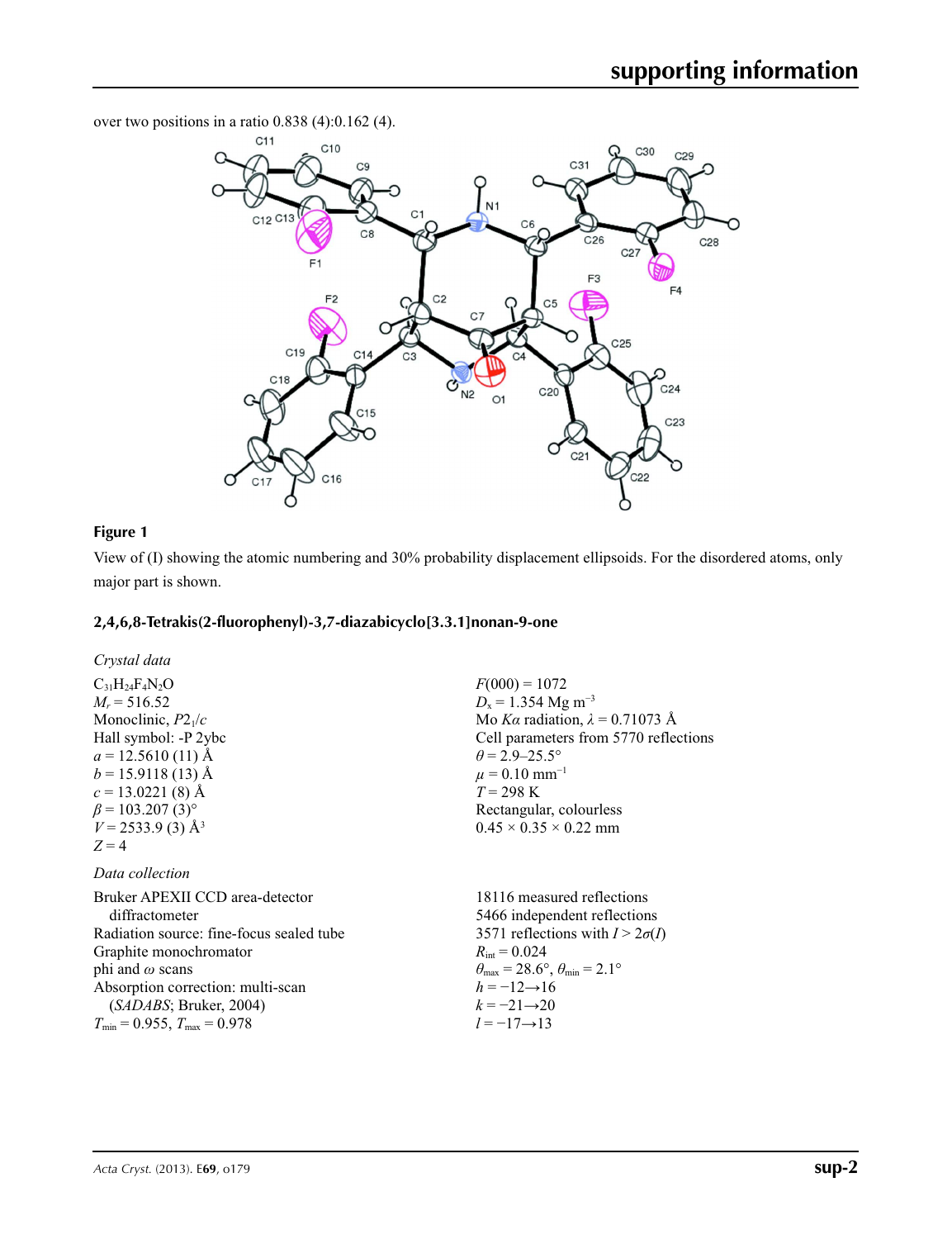*Refinement*

| Refinement on $F^2$                             | Secondary atom site location: difference Fourier            |
|-------------------------------------------------|-------------------------------------------------------------|
| Least-squares matrix: full                      | map                                                         |
| $R[F^2 > 2\sigma(F^2)] = 0.053$                 | Hydrogen site location: inferred from                       |
| $wR(F^2) = 0.163$                               | neighbouring sites                                          |
| $S = 1.05$                                      | H atoms treated by a mixture of independent                 |
| 5466 reflections                                | and constrained refinement                                  |
| 361 parameters                                  | $w = 1/[\sigma^2(F_0^2) + (0.0766P)^2 + 0.6943P]$           |
| 2 restraints                                    | where $P = (F_0^2 + 2F_c^2)/3$                              |
| Primary atom site location: structure-invariant | $(\Delta/\sigma)_{\text{max}}$ < 0.001                      |
| direct methods                                  | $\Delta\rho_{\text{max}} = 0.48 \text{ e } \text{\AA}^{-3}$ |
|                                                 | $\Delta\rho_{\rm min} = -0.40 \text{ e } \text{\AA}^{-3}$   |

## *Special details*

**Geometry**. All e.s.d.'s (except the e.s.d. in the dihedral angle between two l.s. planes) are estimated using the full covariance matrix. The cell e.s.d.'s are taken into account individually in the estimation of e.s.d.'s in distances, angles and torsion angles; correlations between e.s.d.'s in cell parameters are only used when they are defined by crystal symmetry. An approximate (isotropic) treatment of cell e.s.d.'s is used for estimating e.s.d.'s involving l.s. planes. **Refinement**. Refinement of  $F^2$  against ALL reflections. The weighted *R*-factor wR and goodness of fit *S* are based on *F*<sup>2</sup> , conventional *R*-factors *R* are based on  $F$ , with  $F$  set to zero for negative  $F^2$ . The threshold expression of  $F^2 > \sigma(F^2)$  is used only for calculating *R*-factors(gt) *etc*. and is not relevant to the choice of reflections for refinement. *R*-factors based on *F*<sup>2</sup> are statistically about twice as large as those based on *F*, and *R*factors based on ALL data will be even larger.

*Fractional atomic coordinates and isotropic or equivalent isotropic displacement parameters (Å<sup>2</sup>)* 

|                | $\mathcal{X}$  | $\mathcal{V}$ | z           | $U_{\rm iso}*/U_{\rm eq}$ | Occ. (2) |
|----------------|----------------|---------------|-------------|---------------------------|----------|
| C <sub>1</sub> | 0.09684(16)    | 0.22644(12)   | 0.67314(15) | 0.0421(5)                 |          |
| H1             | 0.1138         | 0.2839        | 0.6990      | $0.051*$                  |          |
| C <sub>2</sub> | 0.08454(15)    | 0.16959(12)   | 0.76747(14) | 0.0396(4)                 |          |
| H2             | 0.0282         | 0.1930        | 0.8003      | $0.048*$                  |          |
| C <sub>3</sub> | 0.05623(15)    | 0.07695(11)   | 0.73535(14) | 0.0374(4)                 |          |
| H <sub>3</sub> | 0.0472         | 0.0708        | 0.6590      | $0.045*$                  |          |
| C <sub>4</sub> | 0.25113(15)    | 0.04433(11)   | 0.76060(13) | 0.0349(4)                 |          |
| H4             | 0.2405         | 0.0412        | 0.6838      | $0.042*$                  |          |
| C <sub>5</sub> | 0.28201(15)    | 0.13566(11)   | 0.79861(13) | 0.0352(4)                 |          |
| H <sub>5</sub> | 0.3511         | 0.1355        | 0.8519      | $0.042*$                  |          |
| C <sub>6</sub> | 0.29129(15)    | 0.19517(11)   | 0.70649(14) | 0.0374(4)                 |          |
| H <sub>6</sub> | 0.3062         | 0.2522        | 0.7344      | $0.045*$                  |          |
| C7             | 0.19273(16)    | 0.17098(11)   | 0.84505(14) | 0.0399(4)                 |          |
| C8             | $-0.00906(17)$ | 0.22752(13)   | 0.58965(17) | 0.0486(5)                 |          |
| C9             | $-0.02763(19)$ | 0.18027(17)   | 0.49859(18) | 0.0627(6)                 |          |
| H9             | 0.0292         | 0.1488        | 0.4834      | $0.075*$                  |          |
| C10            | $-0.1295(2)$   | 0.1787(2)     | 0.4290(2)   | 0.0863(9)                 |          |
| H10            | $-0.1399$      | 0.1463        | 0.3681      | $0.104*$                  |          |
| C11            | $-0.2141(3)$   | 0.2240(3)     | 0.4492(3)   | 0.0970(11)                |          |
| H11            | $-0.2824$      | 0.2219        | 0.4028      | $0.116*$                  |          |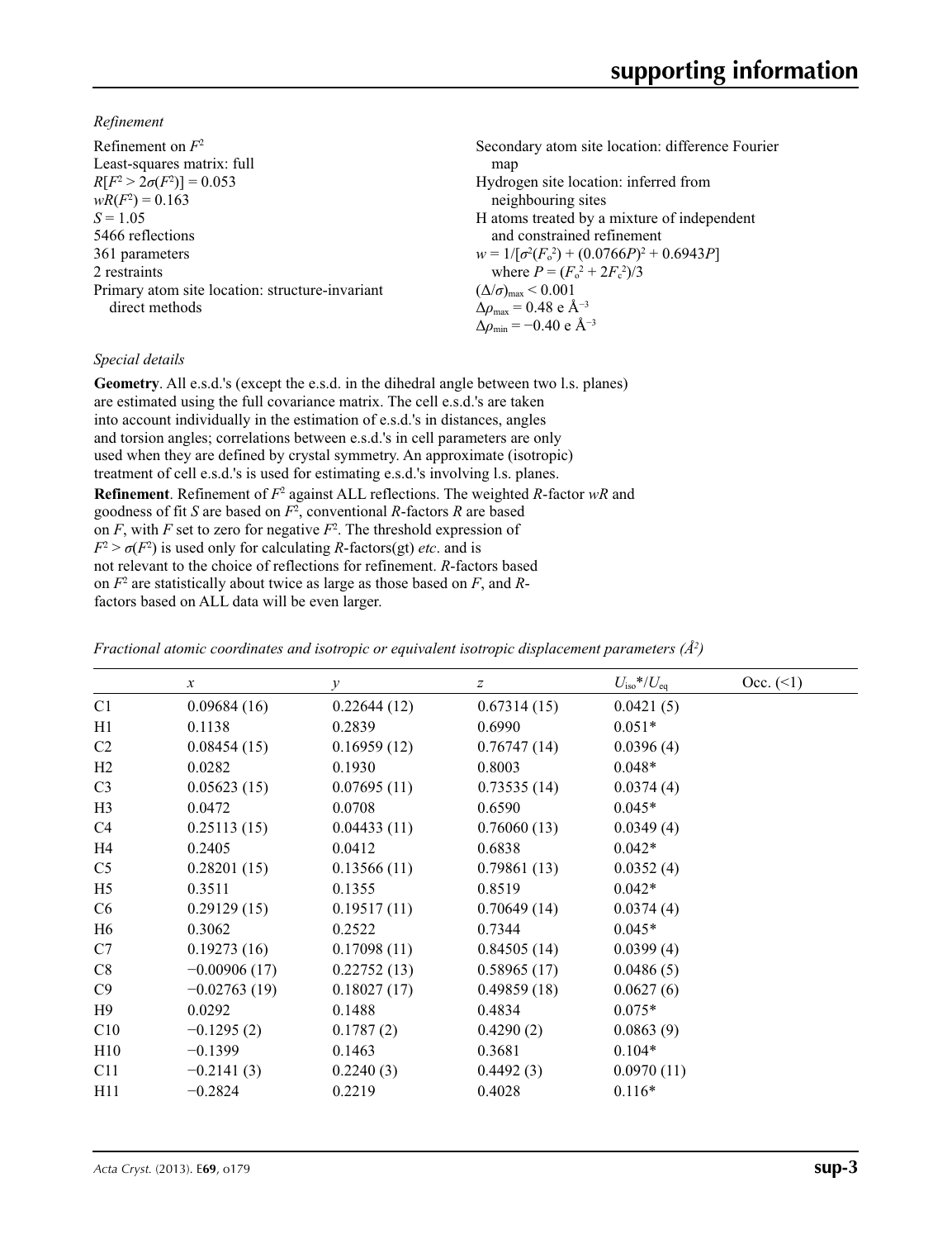| C12              | $-0.1985(2)$   |                     |                     | 0.0974(11)             |          |
|------------------|----------------|---------------------|---------------------|------------------------|----------|
| H12              | $-0.2554$      | 0.2725(2)<br>0.3045 | 0.5373(3)<br>0.5516 | $0.117*$               |          |
| C13              | $-0.0969(2)$   | 0.27338(16)         | 0.6050(2)           | 0.0709(7)              |          |
| C14              | $-0.04489(16)$ | 0.04573(13)         | 0.76692(16)         | 0.0445(5)              |          |
| C15              | $-0.0597(2)$   | 0.0564(2)           | 0.86796(19)         | 0.0782(8)              |          |
| H15              | $-0.0088$      | 0.0877              | 0.9160              | $0.094*$               |          |
|                  |                |                     |                     |                        |          |
| C16              | $-0.1475(3)$   | 0.0222(3)           | 0.8997(3)           | 0.1031(12)<br>$0.124*$ |          |
| H16              | $-0.1546$      | 0.0297              | 0.9687              |                        |          |
| C17              | $-0.2242(2)$   | $-0.0226(2)$        | 0.8300(3)           | 0.0946(10)             |          |
| H17              | $-0.2842$      | $-0.0449$           | 0.8511              | $0.113*$               |          |
| C18              | $-0.2129(2)$   | $-0.0345(2)$        | 0.7304(3)           | 0.0840(9)              |          |
| H18              | $-0.2647$      | $-0.0652$           | 0.6825              | $0.101*$               |          |
| C19              | $-0.1239(2)$   | $-0.00066(16)$      | 0.70106(19)         | 0.0620(6)              |          |
| C20              | 0.33704(15)    | $-0.01785(11)$      | 0.81200(15)         | 0.0390(4)              |          |
| C22              | 0.4343(2)      | $-0.09151(15)$      | 0.9675(2)           | 0.0670(7)              |          |
| H22              | 0.4433         | $-0.1027$           | 1.0391              | $0.080*$               |          |
| C <sub>23</sub>  | 0.4977(2)      | $-0.13167(15)$      | 0.9108(3)           | 0.0787(9)              |          |
| H23              | 0.5507         | $-0.1698$           | 0.9436              | $0.094*$               |          |
| C <sub>24</sub>  | 0.4831(2)      | $-0.11565(16)$      | 0.8054(3)           | 0.0785(8)              |          |
| H <sub>24</sub>  | 0.5269         | $-0.1419$           | 0.7662              | $0.094*$               |          |
| C <sub>26</sub>  | 0.38407(15)    | 0.16825(11)         | 0.65687(14)         | 0.0396(4)              |          |
| C27              | 0.49103(17)    | 0.17460(13)         | 0.71274(16)         | 0.0470(5)              |          |
| C28              | 0.57966(19)    | 0.15100(16)         | 0.6745(2)           | 0.0643(6)              |          |
| H <sub>28</sub>  | 0.6503         | 0.1554              | 0.7159              | $0.077*$               |          |
| C29              | 0.5608(2)      | 0.12072(17)         | 0.5734(2)           | 0.0706(7)              |          |
| H <sub>29</sub>  | 0.6194         | 0.1053              | 0.5449              | $0.085*$               |          |
| C30              | 0.4567(2)      | 0.11314(17)         | 0.5146(2)           | 0.0656(6)              |          |
| H30              | 0.4446         | 0.0920              | 0.4464              | $0.079*$               |          |
| C31              | 0.36851(18)    | 0.13667(13)         | 0.55559(16)         | 0.0501(5)              |          |
| H31              | 0.2979         | 0.1311              | 0.5144              | $0.060*$               |          |
| F1               | $-0.08125(15)$ | 0.32238(11)         | 0.69330(16)         | 0.1080(6)              |          |
| F2               | $-0.11291(17)$ | $-0.01465(15)$      | 0.60175(14)         | 0.1208(8)              |          |
| F4               | 0.50996(10)    | 0.20708(9)          | 0.81229(10)         | 0.0628(4)              |          |
| N1               | 0.18692(13)    | 0.19524(10)         | 0.63013(13)         | 0.0407(4)              |          |
| H1N              | 0.1914(17)     | 0.2264(13)          | 0.5771(17)          | $0.047(6)$ *           |          |
| N <sub>2</sub>   | 0.14804(12)    | 0.02386(10)         | 0.79069(12)         | 0.0384(4)              |          |
| H2N              | 0.1312(17)     | $-0.0318(15)$       | 0.7762(15)          | $0.050(6)$ *           |          |
| O <sub>1</sub>   | 0.20898(13)    | 0.20153(11)         | 0.93241(11)         | 0.0625(4)              |          |
| C21              | 0.35739(17)    | $-0.03465(13)$      | 0.91879(17)         | 0.0520(5)              |          |
| H21              | 0.3171         | $-0.0061$           | 0.9594              | $0.062*$               | 0.838(4) |
| F <sub>3</sub> A | 0.3015(5)      | 0.0083(4)           | 0.9768(5)           | 0.082(4)               | 0.162(4) |
| C <sub>25</sub>  | 0.40231(19)    | $-0.06003(13)$      | 0.75767(19)         | 0.0565(6)              |          |
| H21A             | 0.3917         | $-0.0507$           | 0.6855              | $0.068*$               | 0.162(4) |
| F3               | 0.38896(17)    | $-0.04757(12)$      | 0.65546(14)         | 0.0842(8)              | 0.838(4) |
|                  |                |                     |                     |                        |          |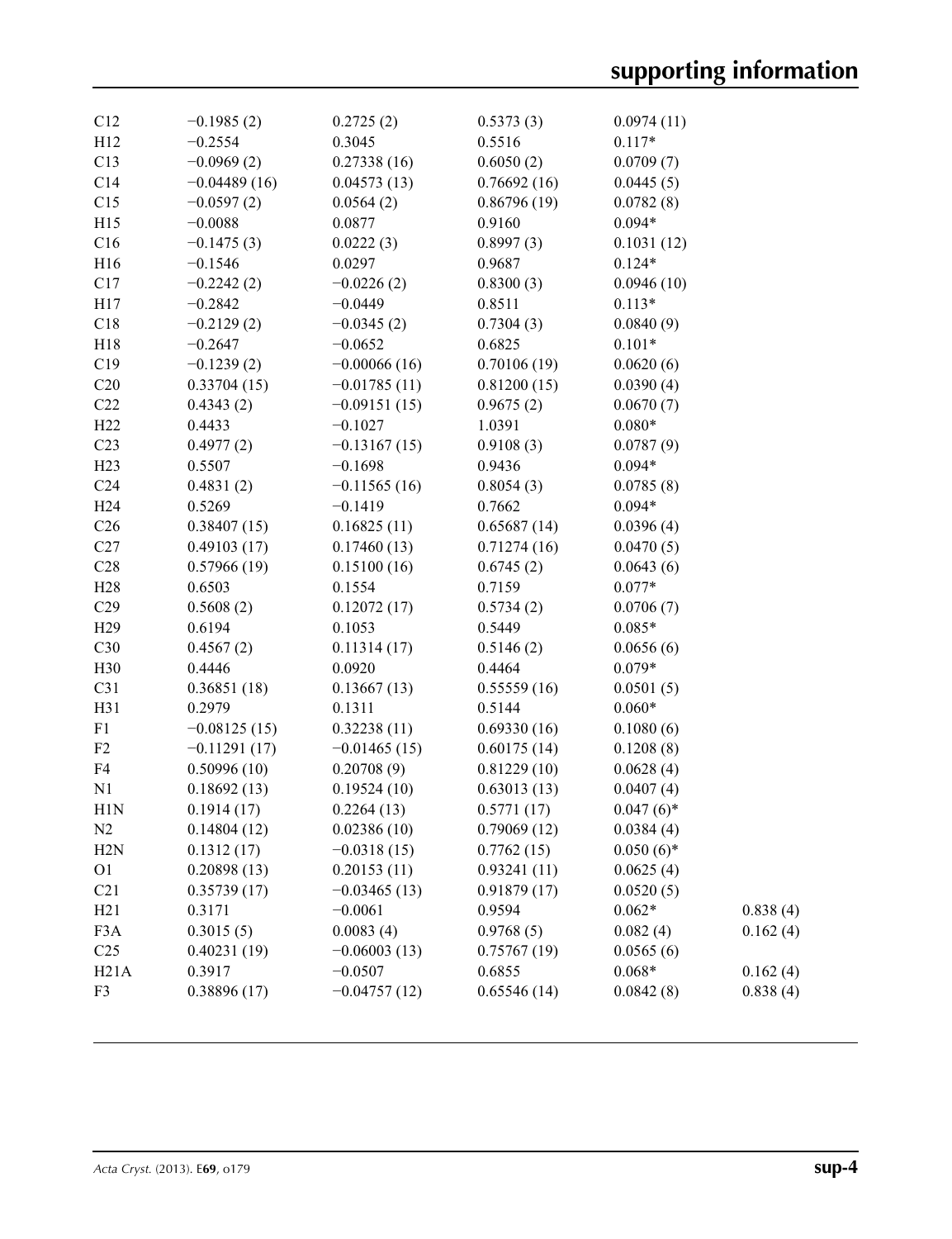*Atomic displacement parameters (Å2 )*

|                 | $U^{11}$   | $U^{22}$   | $U^{33}$   | $U^{12}$      | $U^{13}$      | $U^{23}$      |
|-----------------|------------|------------|------------|---------------|---------------|---------------|
| C1              | 0.0463(12) | 0.0347(10) | 0.0476(11) | 0.0057(8)     | 0.0154(9)     | 0.0037(8)     |
| C2              | 0.0432(11) | 0.0402(10) | 0.0402(9)  | 0.0048(8)     | 0.0195(8)     | $-0.0030(8)$  |
| C <sub>3</sub>  | 0.0368(10) | 0.0416(10) | 0.0351(9)  | 0.0020(8)     | 0.0110(8)     | $-0.0013(7)$  |
| C4              | 0.0377(10) | 0.0348(9)  | 0.0342(9)  | $-0.0026(7)$  | 0.0123(8)     | $-0.0016(7)$  |
| C <sub>5</sub>  | 0.0386(11) | 0.0348(9)  | 0.0324(8)  | $-0.0029(7)$  | 0.0084(8)     | 0.0012(7)     |
| C6              | 0.0406(11) | 0.0327(9)  | 0.0404(9)  | $-0.0012(8)$  | 0.0126(8)     | 0.0032(8)     |
| C7              | 0.0518(12) | 0.0342(9)  | 0.0371(9)  | $-0.0029(8)$  | 0.0169(9)     | $-0.0018(8)$  |
| $\rm{C}8$       | 0.0435(12) | 0.0481(11) | 0.0574(12) | 0.0114(9)     | 0.0178(10)    | 0.0172(10)    |
| C9              | 0.0527(14) | 0.0828(17) | 0.0510(12) | 0.0133(12)    | 0.0084(11)    | 0.0049(12)    |
| C10             | 0.0658(19) | 0.121(3)   | 0.0641(16) | 0.0033(18)    | $-0.0028(14)$ | 0.0096(16)    |
| C11             | 0.0544(19) | 0.126(3)   | 0.101(2)   | 0.0119(18)    | $-0.0019(17)$ | 0.035(2)      |
| C12             | 0.0531(18) | 0.102(2)   | 0.137(3)   | 0.0391(16)    | 0.0203(19)    | 0.038(2)      |
| C13             | 0.0689(18) | 0.0603(15) | 0.0879(18) | 0.0262(13)    | 0.0271(15)    | 0.0130(14)    |
| C14             | 0.0338(11) | 0.0501(11) | 0.0490(11) | 0.0006(9)     | 0.0086(9)     | 0.0004(9)     |
| C15             | 0.0657(17) | 0.117(2)   | 0.0589(14) | $-0.0358(16)$ | 0.0284(13)    | $-0.0164(15)$ |
| C16             | 0.085(2)   | 0.154(3)   | 0.087(2)   | $-0.048(2)$   | 0.0537(18)    | $-0.024(2)$   |
| C17             | 0.0587(18) | 0.118(3)   | 0.118(3)   | $-0.0284(17)$ | 0.0429(18)    | $-0.008(2)$   |
| C18             | 0.0473(16) | 0.099(2)   | 0.103(2)   | $-0.0296(14)$ | 0.0103(15)    | $-0.0190(17)$ |
| C19             | 0.0531(15) | 0.0736(16) | 0.0579(14) | $-0.0078(12)$ | 0.0097(11)    | $-0.0140(12)$ |
| C20             | 0.0347(10) | 0.0317(9)  | 0.0517(11) | $-0.0046(7)$  | 0.0121(9)     | $-0.0001(8)$  |
| C22             | 0.0588(16) | 0.0522(14) | 0.0775(16) | $-0.0064(12)$ | $-0.0104(13)$ | 0.0168(12)    |
| C <sub>23</sub> | 0.0567(17) | 0.0413(13) | 0.123(3)   | 0.0055(11)    | $-0.0104(16)$ | 0.0058(15)    |
| C <sub>24</sub> | 0.0616(17) | 0.0480(14) | 0.130(3)   | 0.0146(12)    | 0.0307(17)    | $-0.0136(16)$ |
| C <sub>26</sub> | 0.0418(11) | 0.0355(10) | 0.0441(10) | $-0.0014(8)$  | 0.0149(9)     | 0.0092(8)     |
| C27             | 0.0459(13) | 0.0471(11) | 0.0482(11) | $-0.0043(9)$  | 0.0109(9)     | 0.0076(9)     |
| C28             | 0.0394(13) | 0.0721(16) | 0.0820(17) | 0.0034(11)    | 0.0151(12)    | 0.0116(13)    |
| C29             | 0.0545(16) | 0.0823(18) | 0.0846(18) | 0.0079(13)    | 0.0359(14)    | $-0.0012(15)$ |
| C30             | 0.0631(17) | 0.0791(17) | 0.0621(14) | 0.0056(13)    | 0.0299(12)    | $-0.0059(12)$ |
| C31             | 0.0462(12) | 0.0595(13) | 0.0476(11) | 0.0002(10)    | 0.0167(9)     | 0.0028(10)    |
| F1              | 0.1086(14) | 0.0917(12) | 0.1292(15) | 0.0536(11)    | 0.0388(11)    | $-0.0123(11)$ |
| F2              | 0.1206(16) | 0.1637(19) | 0.0805(11) | $-0.0621(14)$ | 0.0277(11)    | $-0.0527(12)$ |
| F4              | 0.0538(8)  | 0.0760(9)  | 0.0545(8)  | $-0.0110(6)$  | 0.0040(6)     | 0.0014(6)     |
| N1              | 0.0402(10) | 0.0455(9)  | 0.0387(8)  | 0.0055(7)     | 0.0140(7)     | 0.0106(7)     |
| N2              | 0.0350(9)  | 0.0349(9)  | 0.0468(9)  | $-0.0021(7)$  | 0.0123(7)     | 0.0028(7)     |
| O <sub>1</sub>  | 0.0697(11) | 0.0749(11) | 0.0451(8)  | $-0.0027(8)$  | 0.0179(7)     | $-0.0241(7)$  |
| C21             | 0.0460(13) | 0.0501(12) | 0.0568(13) | $-0.0031(10)$ | 0.0054(10)    | 0.0101(10)    |
| F3A             | 0.092(8)   | 0.107(8)   | 0.047(5)   | 0.011(6)      | 0.015(5)      | 0.019(5)      |
| C <sub>25</sub> | 0.0596(14) | 0.0415(11) | 0.0733(15) | 0.0040(10)    | 0.0254(12)    | $-0.0051(10)$ |
| F <sub>3</sub>  | 0.1167(17) | 0.0793(13) | 0.0713(12) | 0.0305(11)    | 0.0522(11)    | $-0.0031(9)$  |

*Geometric parameters (Å, º)*

| $C1 - N1$ | 1.459(2) | $C15$ —H15    | 0.9300   |
|-----------|----------|---------------|----------|
| $C1 - C8$ | 1.514(3) | $C16 - C17$   | 1.364(4) |
| $C1-C2$   | 1.561(3) | $C16$ —H $16$ | 0.9300   |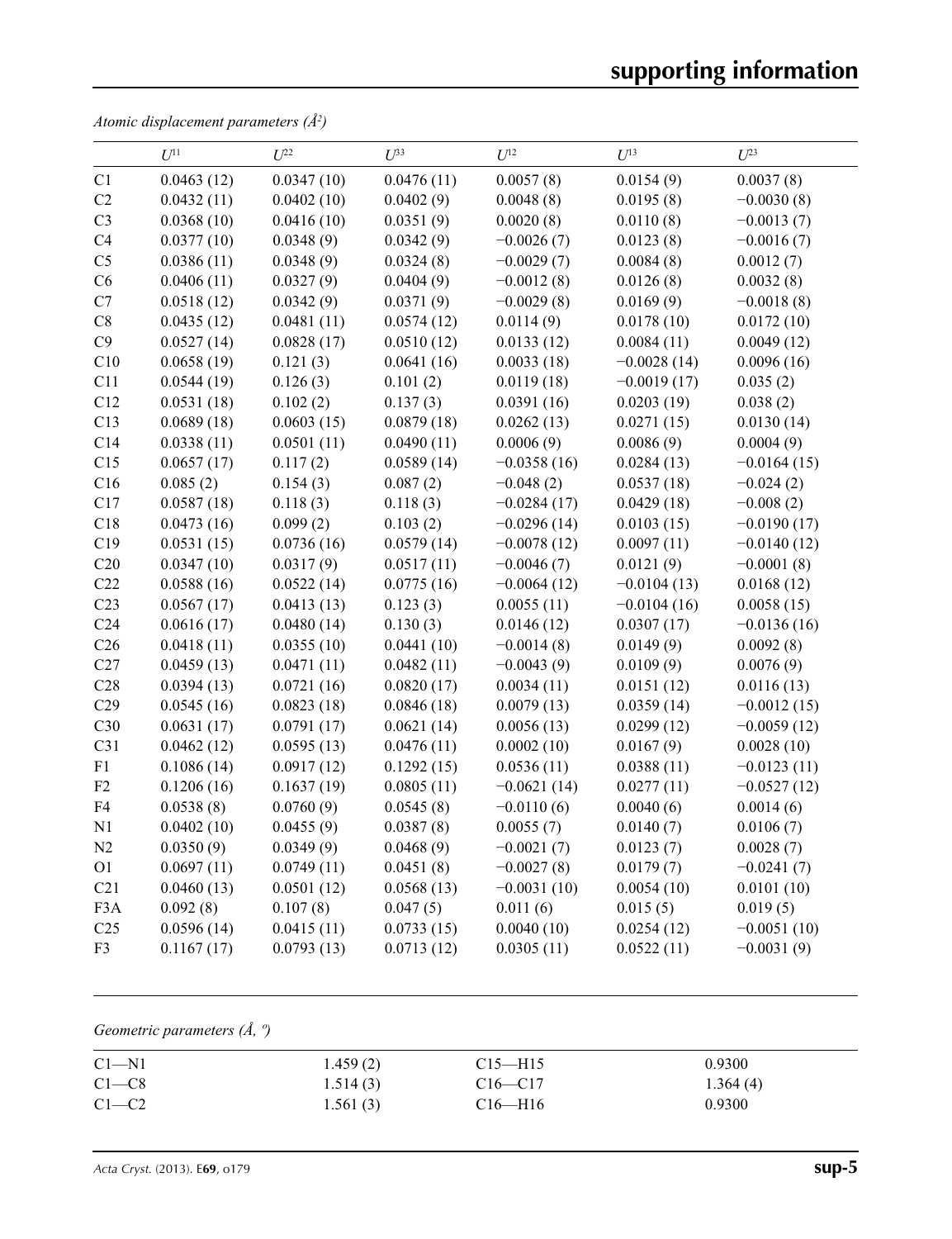| $C1 - H1$      | 0.9800     | $C17 - C18$       | 1.350(4)   |
|----------------|------------|-------------------|------------|
| $C2-C7$        | 1.497(3)   | $C17 - H17$       | 0.9300     |
| $C2-C3$        | 1.551(3)   | $C18 - C19$       | 1.373(4)   |
| $C2-H2$        | 0.9800     | $C18 - H18$       | 0.9300     |
| $C3 - N2$      | 1.478(2)   | $C19 - F2$        | 1.350(3)   |
| $C3 - C14$     | 1.506(3)   | $C20-C25$         | 1.374(3)   |
| $C3-H3$        | 0.9800     | $C20 - C21$       | 1.381(3)   |
| $C4 - N2$      | 1.473(2)   | $C22-C23$         | 1.363(4)   |
| $C4 - C20$     | 1.504(3)   | $C22-C21$         | 1.369(3)   |
| $C4 - C5$      | 1.555(2)   | $C22-H22$         | 0.9300     |
| $C4 - H4$      | 0.9800     | $C23-C24$         | 1.366(4)   |
| $C5 - C7$      | 1.500(3)   | $C23 - H23$       | 0.9300     |
| $C5-C6$        | 1.553(2)   | $C24 - C25$       | 1.382(3)   |
| $C5 - H5$      | 0.9800     | $C24 - H24$       | 0.9300     |
| $C6 - N1$      | 1.453(2)   | $C26-C27$         | 1.378(3)   |
| $C6-C26$       | 1.518(3)   | $C26-C31$         | 1.383(3)   |
| $C6 - H6$      | 0.9800     | $C27 - F4$        | 1.365(2)   |
| $C7 - O1$      | 1.211(2)   | $C27-C28$         | 1.371(3)   |
| $C8 - C13$     | 1.375(3)   | $C28 - C29$       | 1.371(4)   |
| $C8-C9$        | 1.378(3)   | $C28 - H28$       | 0.9300     |
| $C9 - C10$     |            | $C29 - C30$       |            |
| $C9 - H9$      | 1.389(3)   |                   | 1.362(3)   |
|                | 0.9300     | C29-H29           | 0.9300     |
| $C10 - C11$    | 1.358(4)   | $C30-C31$         | 1.386(3)   |
| $C10 - H10$    | 0.9300     | C30-H30           | 0.9300     |
| $C11 - C12$    | 1.360(5)   | $C31 - H31$       | 0.9300     |
| $C11 - H11$    | 0.9300     | $N1 - H1N$        | 0.86(2)    |
| $C12 - C13$    | 1.376(4)   | $N2 - H2N$        | 0.92(2)    |
| $C12 - H12$    | 0.9300     | $C21 - F3A$       | 1.331(2)   |
| $C13 - F1$     | 1.366(3)   | $C21 - H21$       | 0.9300     |
| $C14 - C19$    | 1.370(3)   | $C25 - F3$        | 1.318(3)   |
| $C14 - C15$    | 1.381(3)   | $C25 - H21A$      | 0.9300     |
| $C15 - C16$    | 1.376(3)   |                   |            |
| $N1-C1-C8$     | 111.06(16) | $C14 - C15 - H15$ | 119.0      |
| $N1-C1-C2$     | 109.24(15) | $C17-C16-C15$     | 120.0(3)   |
| $C8-C1-C2$     | 110.06(16) | $C17 - C16 - H16$ | 120.0      |
| $N1-C1-H1$     | 108.8      | $C15-C16-H16$     | 120.0      |
| $C8-C1-H1$     | 108.8      | $C18-C17-C16$     | 120.0(3)   |
| $C2-C1-H1$     | 108.8      | C18-C17-H17       | 120.0      |
| $C7 - C2 - C3$ | 108.22(15) | $C16-C17-H17$     | 120.0      |
| $C7-C2-C1$     | 106.54(15) | $C17 - C18 - C19$ | 118.9(3)   |
| $C3-C2-C1$     | 113.34(14) | $C17 - C18 - H18$ | 120.5      |
| $C7-C2-H2$     | 109.5      | $C19 - C18 - H18$ | 120.5      |
| $C3-C2-H2$     | 109.5      | $F2-C19-C14$      | 118.1(2)   |
| $C1-C2-H2$     | 109.5      | $F2-C19-C18$      | 118.0(2)   |
| $N2-C3-C14$    | 106.93(15) | $C14 - C19 - C18$ | 123.9(2)   |
| $N2 - C3 - C2$ | 107.85(15) | $C25-C20-C21$     | 115.4(2)   |
| $C14-C3-C2$    |            | $C25-C20-C4$      |            |
|                | 113.30(15) |                   | 122.96(18) |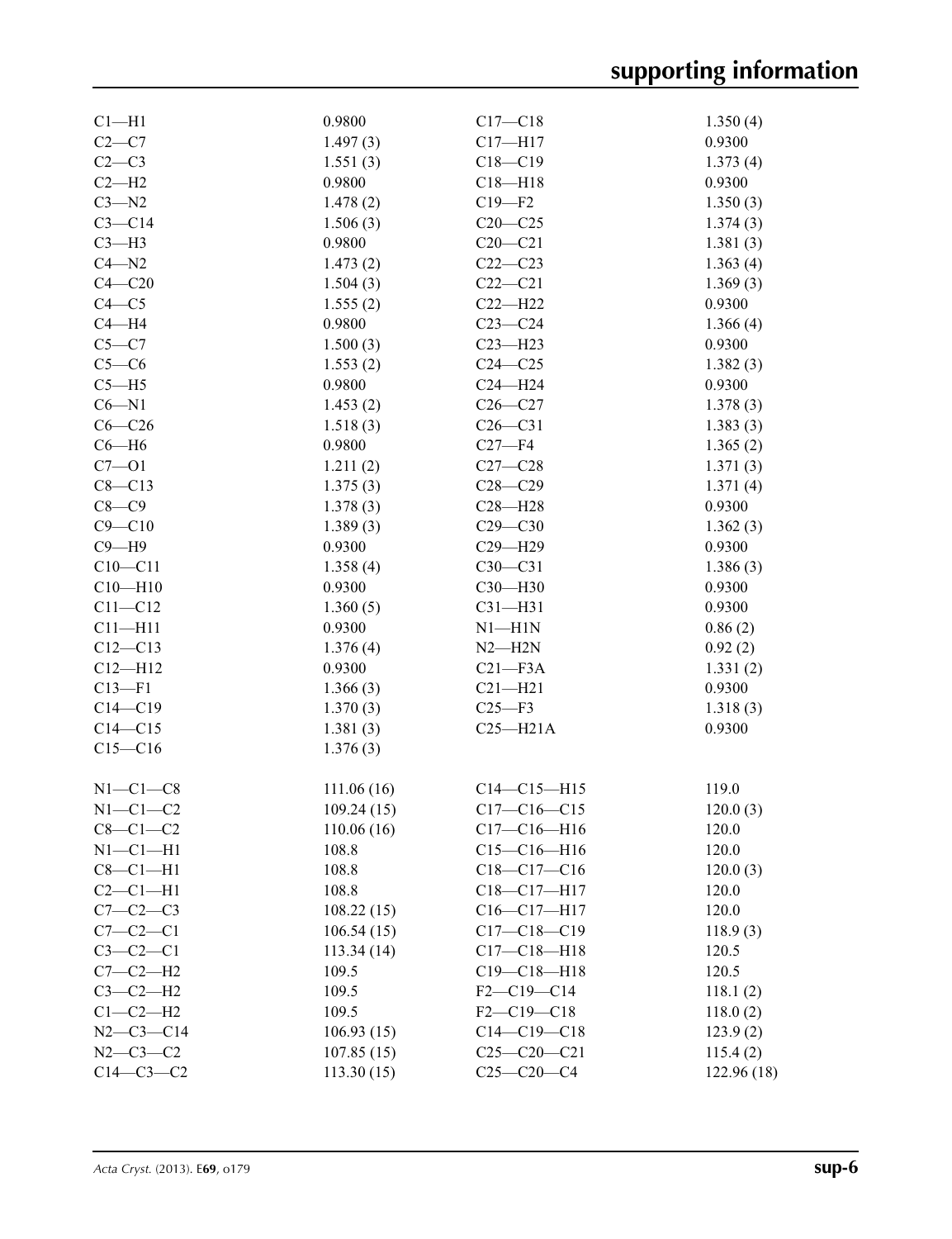| $N2-C3-H3$        | 109.6       | $C21 - C20 - C4$  | 121.63(17)  |
|-------------------|-------------|-------------------|-------------|
| $C14-C3-H3$       | 109.6       | $C23-C22-C21$     | 119.8(3)    |
| $C2-C3-H3$        | 109.6       | C23-C22-H22       | 120.1       |
| $N2 - C4 - C20$   | 108.73(14)  | $C21 - C22 - H22$ | 120.1       |
| $N2 - C4 - C5$    | 107.01(14)  | $C22-C23-C24$     | 119.7(2)    |
| $C20-C4-C5$       | 111.82(15)  | $C22-C23-H23$     | 120.1       |
| $N2-C4-H4$        | 109.7       | $C24 - C23 - H23$ | 120.1       |
| $C20-C4-H4$       | 109.7       | $C23-C24-C25$     | 119.2(2)    |
| $C5-C4-H4$        | 109.7       | C23-C24-H24       | 120.4       |
| $C7-C5-C6$        | 106.14(14)  | $C25-C24-H24$     | 120.4       |
| $C7-C5-C4$        | 108.87(14)  | $C27-C26-C31$     | 116.01(18)  |
| $C6-C5-C4$        | 112.39(14)  | $C27-C26-C6$      | 120.37(17)  |
| $C7-C5-H5$        | 109.8       | $C31 - C26 - C6$  | 123.62(17)  |
| $C6-C5-H5$        | 109.8       | F4-C27-C28        | 117.94 (19) |
| $C4-C5-H5$        | 109.8       | F4-C27-C26        | 117.80(17)  |
| $N1-C6-C26$       | 111.68(15)  | $C28-C27-C26$     | 124.3(2)    |
| $N1-C6-C5$        | 108.28(15)  | $C29 - C28 - C27$ | 117.9(2)    |
| $C26-C6-C5$       | 110.93(15)  | C29-C28-H28       | 121.0       |
| $N1-C6-H6$        | 108.6       | C27-C28-H28       | 121.0       |
| $C26-C6-H6$       | 108.6       | $C30-C29-C28$     | 120.3(2)    |
| $C5-C6-H6$        | 108.6       | C30-C29-H29       | 119.9       |
| $O1 - C7 - C2$    | 124.89(17)  | C28-C29-H29       | 119.9       |
| $O1 - C7 - C5$    | 123.25(18)  | $C29 - C30 - C31$ | 120.6(2)    |
| $C2-C7-C5$        | 111.70(15)  | C29-C30-H30       | 119.7       |
| $C13-C8-C9$       | 115.5(2)    | $C31 - C30 - H30$ | 119.7       |
| $C13-C8-C1$       | 120.3(2)    | $C26 - C31 - C30$ | 120.9(2)    |
| $C9 - C8 - C1$    | 124.06(18)  | $C26 - C31 - H31$ | 119.5       |
| $C8 - C9 - C10$   | 121.4(2)    | C30-C31-H31       | 119.5       |
| $C8-C9-H9$        | 119.3       | $C6 - N1 - C1$    | 113.27(15)  |
| $C10-C9-H9$       | 119.3       | $C6 - N1 - H1N$   | 109.6(14)   |
|                   |             |                   |             |
| $C11 - C10 - C9$  | 120.6(3)    | $Cl-M1-H1N$       | 108.1(14)   |
| $C11 - C10 - H10$ | 119.7       | $C4 - N2 - C3$    | 112.30(14)  |
| $C9 - C10 - H10$  | 119.7       | $C4 - N2 - H2N$   | 109.5(13)   |
| $C10-C11-C12$     | 119.7(3)    | $C3 - N2 - H2N$   | 109.4(13)   |
| $C10-C11-H11$     | 120.1       | F3A-C21-C22       | 119.0(4)    |
| $C12 - C11 - H11$ | 120.1       | F3A-C21-C20       | 118.1(4)    |
| $C11 - C12 - C13$ | 118.7(3)    | $C22-C21-C20$     | 122.9(2)    |
| $C11 - C12 - H12$ | 120.6       | F3A-C21-H21       | 1.7         |
| $C13 - C12 - H12$ | 120.6       | $C22-C21-H21$     | 118.6       |
| $F1 - C13 - C8$   | 117.4(2)    | $C20 - C21 - H21$ | 118.6       |
| $F1 - C13 - C12$  | 118.6(3)    | $F3 - C25 - C20$  | 119.6(2)    |
| $C8 - C13 - C12$  | 124.0(3)    | $F3 - C25 - C24$  | 117.5(2)    |
| $C19 - C14 - C15$ | 115.3(2)    | $C20-C25-C24$     | 123.0(2)    |
| $C19 - C14 - C3$  | 122.84 (18) | F3-C25-H21A       | 1.1         |
| $C15-C14-C3$      | 121.68(18)  | $C20-C25-H21A$    | 118.5       |
| $C16-C15-C14$     | 122.0(2)    | $C24-C25-H21A$    | 118.5       |
| $C16 - C15 - H15$ | 119.0       |                   |             |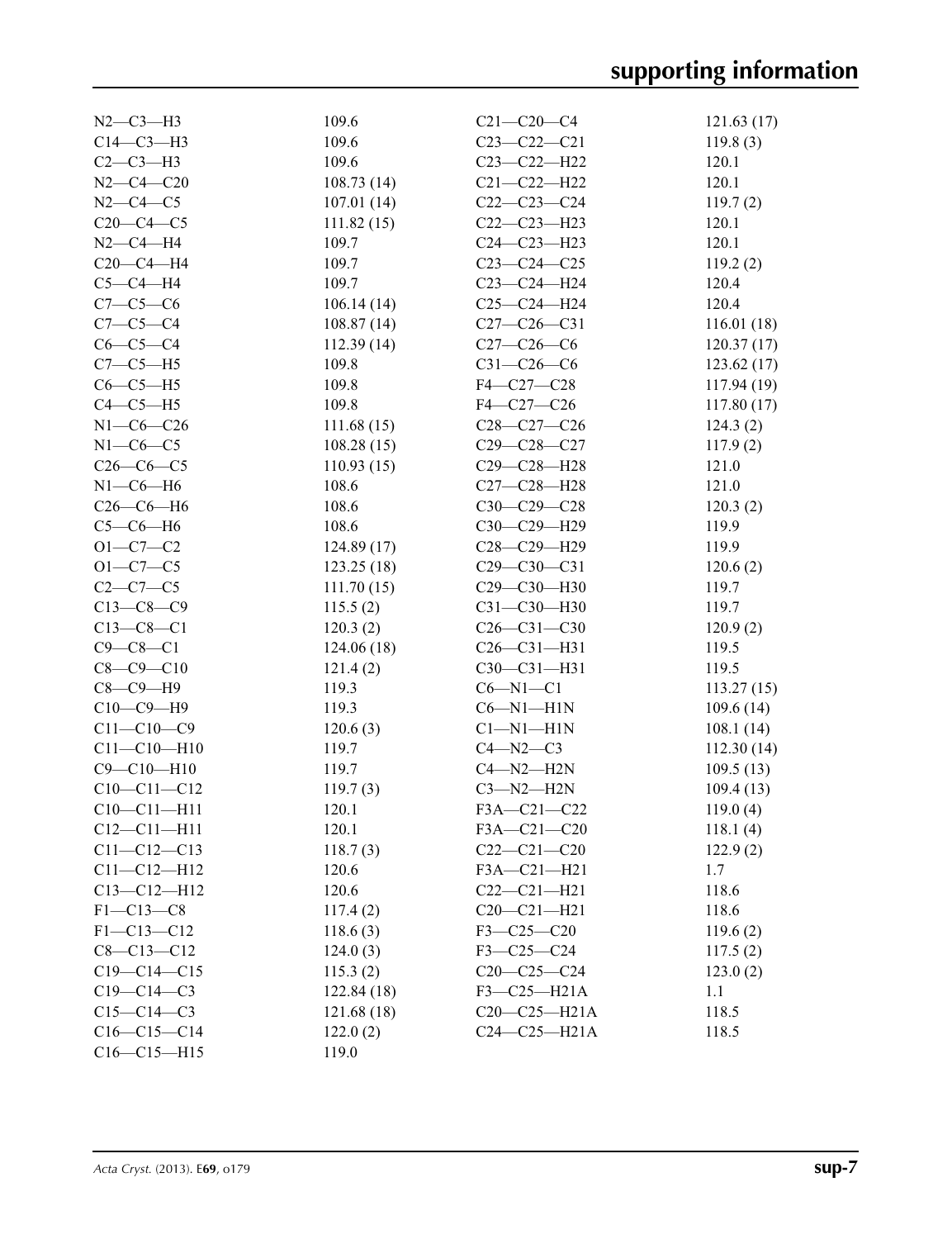| $N1-C1-C2-C7$          | 56.93 (19)    | $C15-C14-C19-F2$        | $-178.8(3)$   |
|------------------------|---------------|-------------------------|---------------|
| $C8 - C1 - C2 - C7$    | 179.12(15)    | $C3 - C14 - C19 - F2$   | $-3.8(3)$     |
| $N1-C1-C2-C3$          | $-62.0(2)$    | $C15-C14-C19-C18$       | 0.5(4)        |
| $C8 - C1 - C2 - C3$    | 60.2(2)       | $C3 - C14 - C19 - C18$  | 175.5(2)      |
| $C7 - C2 - C3 - N2$    | $-1.65(18)$   | $C17-C18-C19-F2$        | 178.7(3)      |
| $C1-C2-C3-N2$          | 116.29(16)    | $C17-C18-C19-C14$       | $-0.5(5)$     |
| $C7 - C2 - C3 - C14$   | 116.50(16)    | $N2-C4-C20-C25$         | 130.75 (19)   |
| $C1 - C2 - C3 - C14$   | $-125.56(17)$ | $C5-C4-C20-C25$         | $-111.3(2)$   |
| $N2-C4-C5-C7$          | $-3.65(19)$   | $N2-C4-C20-C21$         | $-51.0(2)$    |
| $C20-C4-C5-C7$         | $-122.62(16)$ | $C5-C4-C20-C21$         | 66.9(2)       |
| $N2-C4-C5-C6$          | $-120.95(15)$ | $C21 - C22 - C23 - C24$ | $-0.8(4)$     |
| $C20-C4-C5-C6$         | 120.09(16)    | $C22-C23-C24-C25$       | $-1.3(4)$     |
| $C7-C5-C6-N1$          | $-60.26(18)$  | N1-C6-C26-C27           | 171.53(17)    |
| $C4 - C5 - C6 - N1$    | 58.65 (19)    | $C5-C6-C26-C27$         | $-67.6(2)$    |
| $C7-C5-C6-C26$         | 176.86(15)    | $N1-C6-C26-C31$         | $-8.4(2)$     |
| $C4-C5-C6-C26$         | $-64.2(2)$    | $C5-C6-C26-C31$         | 112.5(2)      |
| $C3-C2-C7-01$          | $-123.9(2)$   | $C31-C26-C27-F4$        | 178.71(17)    |
| $C1 - C2 - C7 - 01$    |               | $C6-C26-C27-F4$         |               |
|                        | 113.9(2)      |                         | $-1.2(3)$     |
| $C3 - C2 - C7 - C5$    | 60.54(18)     | C31-C26-C27-C28         | $-0.8(3)$     |
| $C1-C2-C7-C5$          | $-61.65(18)$  | $C6-C26-C27-C28$        | 179.30 (19)   |
| $C6-C5-C7-01$          | $-112.1(2)$   | F4-C27-C28-C29          | $-178.1(2)$   |
| $C4 - C5 - C7 - 01$    | 126.71(19)    | $C26-C27-C28-C29$       | 1.4(4)        |
| $C6-C5-C7-C2$          | 63.50 (18)    | $C27-C28-C29-C30$       | $-1.3(4)$     |
| $C4 - C5 - C7 - C2$    | $-57.69(18)$  | C28-C29-C30-C31         | 0.7(4)        |
| $N1 - C1 - C8 - C13$   | $-163.67(19)$ | $C27-C26-C31-C30$       | 0.1(3)        |
| $C2 - C1 - C8 - C13$   | 75.2(2)       | $C6 - C26 - C31 - C30$  | 180.0(2)      |
| $N1 - C1 - C8 - C9$    | 20.7(3)       | $C29-C30-C31-C26$       | 0.0(4)        |
| $C2 - C1 - C8 - C9$    | $-100.4(2)$   | $C26-C6-N1-C1$          | $-175.95(15)$ |
| $C13-C8-C9-C10$        | $-1.2(4)$     | $C5-C6-N1-C1$           | 61.62(19)     |
| $C1 - C8 - C9 - C10$   | 174.7(2)      | $C8 - C1 - N1 - C6$     | 178.37(15)    |
| $C8 - C9 - C10 - C11$  | $-0.1(4)$     | $C2-C1-N1-C6$           | $-60.0(2)$    |
| $C9 - C10 - C11 - C12$ | 1.1(5)        | $C20-C4 - N2-C3$        | $-174.49(14)$ |
| $C10-C11-C12-C13$      | $-0.9(5)$     | $C5 - C4 - N2 - C3$     | 64.57 (18)    |
| $C9 - C8 - C13 - F1$   | $-178.7(2)$   | $C14-C3-N2-C4$          | 176.03(14)    |
| $C1 - C8 - C13 - F1$   | 5.3(3)        | $C2-C3-N2-C4$           | $-61.80(18)$  |
| $C9 - C8 - C13 - C12$  | 1.4(4)        | $C23-C22-C21-F3A$       | $-175.4(4)$   |
| $C1 - C8 - C13 - C12$  | $-174.6(2)$   | $C23-C22-C21-C20$       | 2.7(3)        |
| $C11 - C12 - C13 - F1$ | 179.7(3)      | $C25-C20-C21-F3A$       | 175.8(3)      |
| $C11-C12-C13-C8$       | $-0.4(5)$     | $C4-C20-C21-F3A$        | $-2.5(3)$     |
| $N2-C3-C14-C19$        | $-105.3(2)$   | $C25-C20-C21-C22$       | $-2.3(3)$     |
| $C2-C3-C14-C19$        | 136.0(2)      | $C4 - C20 - C21 - C22$  | 179.37 (18)   |
| $N2-C3-C14-C15$        | 69.4(3)       | $C21 - C20 - C25 - F3$  | $-179.71(19)$ |
| $C2-C3-C14-C15$        | $-49.3(3)$    | $C4 - C20 - C25 - F3$   | $-1.4(3)$     |
| $C19-C14-C15-C16$      | 0.4(4)        | $C21 - C20 - C25 - C24$ | 0.0(3)        |
| $C3 - C14 - C15 - C16$ | $-174.7(3)$   | $C4-C20-C25-C24$        | 178.4(2)      |
| $C14-C15-C16-C17$      | $-1.2(6)$     | $C23-C24-C25-F3$        | $-178.5(2)$   |
| $C15-C16-C17-C18$      | 1.1(6)        | $C23-C24-C25-C20$       | 1.7(4)        |
| C16-C17-C18-C19        | $-0.3(6)$     |                         |               |
|                        |               |                         |               |